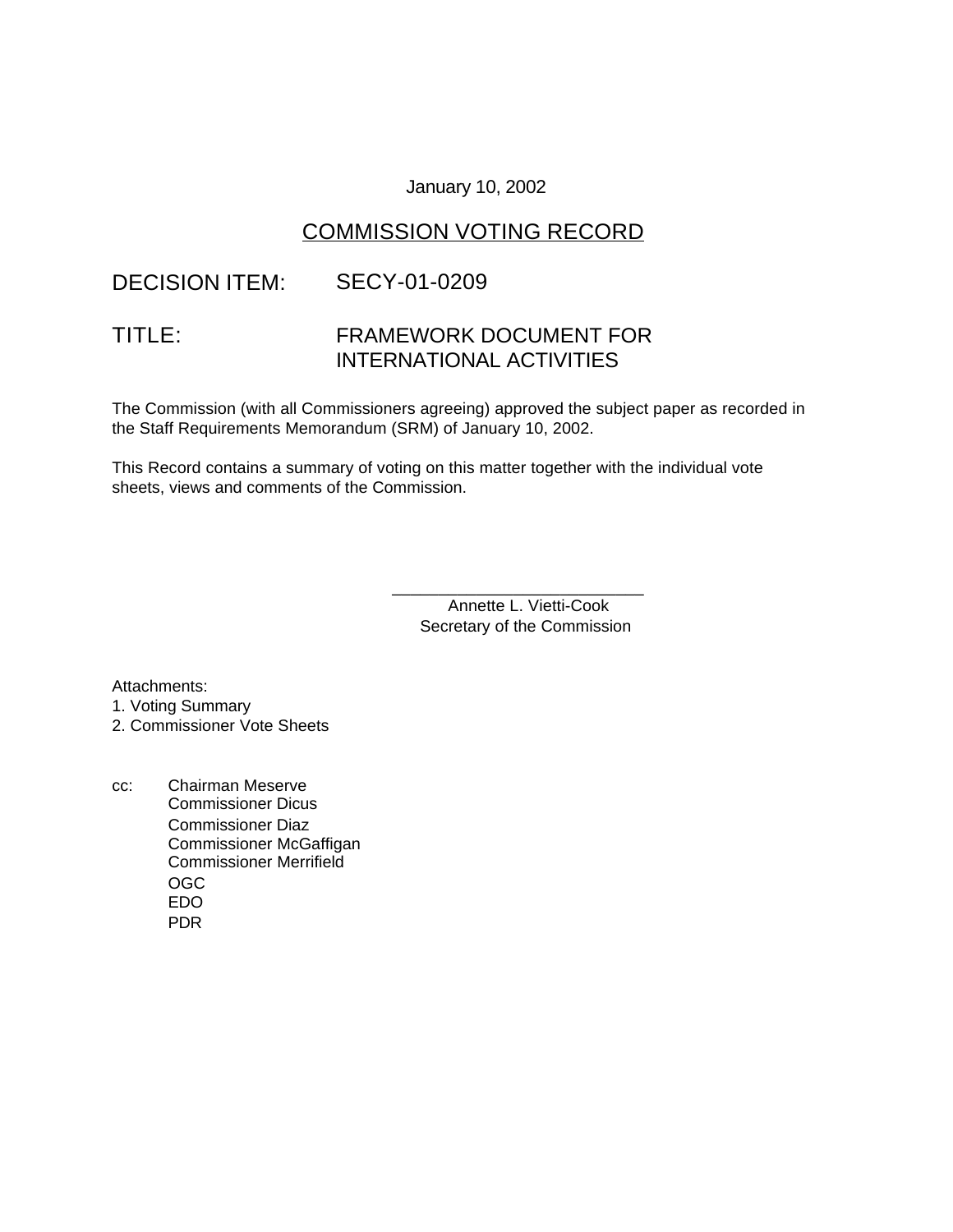## VOTING SUMMARY - SECY-01-0209

### RECORDED VOTES

|                         | <b>NOT</b><br>APRVD DISAPRVD ABSTAIN PARTICIP COMMENTS | <b>DATE</b> |          |
|-------------------------|--------------------------------------------------------|-------------|----------|
| <b>CHRM. MESERVE</b>    | X                                                      | X           | 01/02/02 |
| <b>COMR. DICUS</b>      | X                                                      | X           | 01/03/02 |
| COMR. DIAZ              | X                                                      |             | 01/08/02 |
| <b>COMR. McGAFFIGAN</b> | X                                                      | X           | 12/28/01 |
| <b>COMR. MERRIFIELD</b> | X.                                                     | X           | 12/20/01 |

## COMMENT RESOLUTION

In their vote sheets, all Commissioners approved the staff's recommendation. Chairman Meserve, Commissioner Dicus, Commissioner McGaffigan, and Commissioner Merrifield provided some additional comments/edits. Subsequently, the comments of the Commission were incorporated into the guidance to staff as reflected in the SRM issued on January 10, 2002.